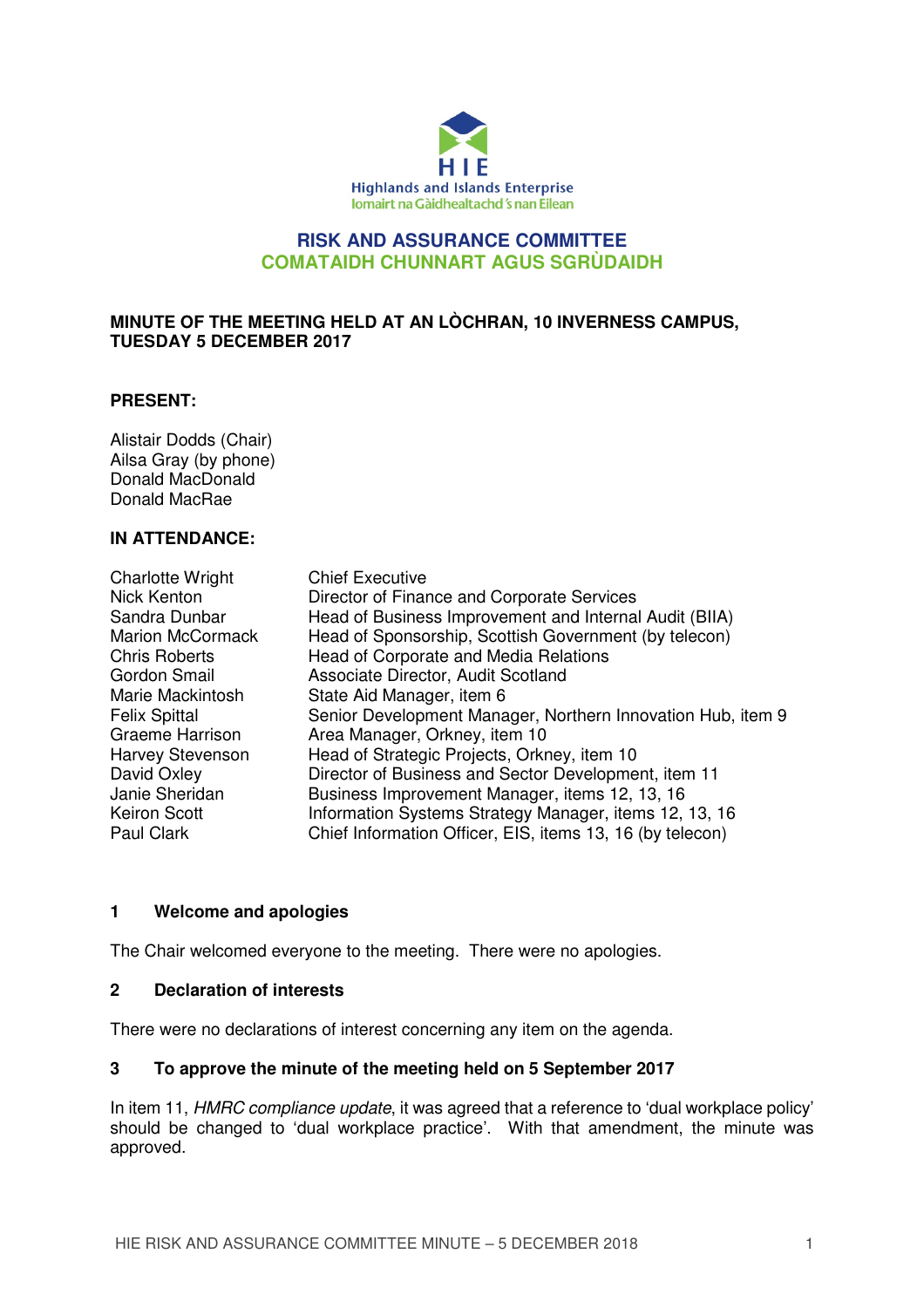## **4 Matters arising**

In relation to item 14, *Draft Public Services Reform Act Report*, the Head of Business Information and Internal Audit (BIIA) noted that the Hymans Robertson report that was mentioned in the minute would be sent separately to Committee members for information.

## **5 Matters arising from the HIE Board meeting on 4 October 2017**

There were no matters arising from the HIE Board meeting of 4 October 2017 that were not already covered on today's agenda.

| <b>EMERGING ISSUES</b>    |  |
|---------------------------|--|
| <b>CUISEAN LAITHREACH</b> |  |

**6** [Item removed due to commercial sensitivity].

### **7 General Data Protection Regulation**

The Head of Business Improvement and Internal Audit (BIIA) reported on steps that HIE is taking to ensure compliance with the General Data Protection Regulation (GDPR), which is due to replace the UK Data Protection Act in May 2018.

HIE's objectives are to build on existing practice to establish a strong, legally compliant basis for processing personal data, and to do so within the context of delivering a significant programme of business improvement that will increase opportunities for data sharing, analysis and collaboration with other organisations.

The report detailed external legal advice obtained by HIE and set out a series of findings to inform an action plan that HIE will use to develop data protection and information handling practices throughout the organisation. A key requirement will be to ensure that a designated data protection officer with responsibility for HIE and its subsidiary Wave Energy Scotland (WES) is in place on day one of GDPR coming into force.

The Committee welcomed the update, noting that the approach outlined had been developed by a broad-based project team that featured representation from a range of relevant business units. Members sought and received assurance that HIE would ensure that training, guidance and support were in place, including the potential use of online training tools, to enable staff to fully understand and implement the cultural shift that would come with GDPR. It would be important to use clear and precise language to deliver effective internal communications that would underpin compliance at all levels across HIE and WES.

### **8 Tax compliance review update**

The Director of Finance and Corporate Services updated the Committee on progress with two compliance reviews currently being carried out by HM Revenue and Customs, one covering HIE's employment tax, and one on VAT. His report also covered IR35 legislation to reduce tax avoidance through the use of personal service companies.

On employment tax, one particular area of interest was whether any HIE employees had dual workplaces. HIE had taken advice from EY to inform its response to HMRC and was awaiting a decision which it was hoped would resolve this matter early in 2018.

[Paragraph removed in the interests of the effective conduct of public affairs].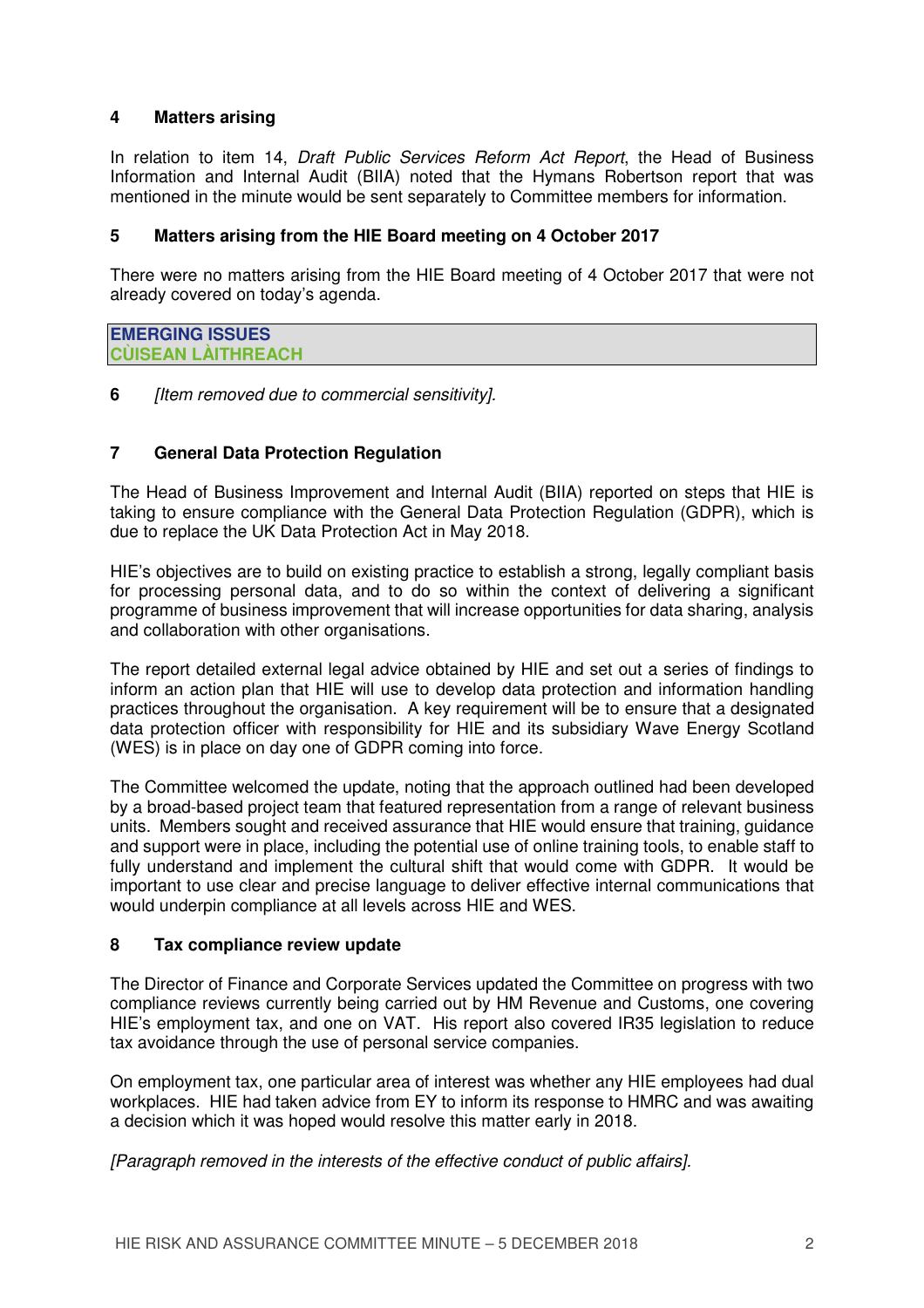Checks relating to a range of HIE service contracts had been carried out to ensure IR35 compliance. To date, no cases of non-compliance had been discovered.

The Committee welcomed the update, and discussed the issues that it had highlighted in some detail. While members appreciated that HIE operated very effective internal audit processes, it was agreed that commissioning regular external reviews would add strength to the system and provide greater assurance on tax compliance, which was a complex and changing area. A report on HIE's methodology for ensuring tax compliance will also be presented for review at a future meeting.

## **9 Northern Innovation Hub governance update**

## Felix Spittal joined the meeting.

The Senior Manager, Northern Innovation Hub, presented an update on progress with establishing this ambitious project, which aims to support business innovation throughout all of the Highland Council area, and is backed by funding from the Inverness and Highland City-Region Deal and the European Regional Development Fund. A risk register and action plan had been prepared, identifying a series of potential risks associated with the project, along with actions to treat them. This judged the overall risk level as amber (medium).

In discussion, it was confirmed that the risk register would be kept under review and updated regularly during the lifetime of the project. It was also noted that work was under way to carry out an economic impact assessment (EIA) of the food and drink strand of the project which would include creating a new technology centre in a location outwith Inverness. The EIA would form part of the business case for this strand to be submitted to the UK Government, which had already granted conditional approval for food and drink, and full approval for the project overall. The Committee welcomed the update.

Felix Spittal left the meeting.

### **10 Orkney Research and Innovation Campus update**

Graeme Harrison and Harvey Stevenson joined the meeting.

The Orkney area team updated the Committee on progress towards creating the Orkney Research and Innovation Campus (ORIC), in partnership with Orkney Islands Council (OIC).

Very good progress had been made towards establishing a joint venture and it was anticipated that the proposed limited liability partnership between HIE and OIC would be formalised early in the new year. Six ORIC Board nominees had been confirmed (three put forward by HIE, and three by OIC) and it was expected that an independent chair would be appointed shortly as the seventh board member. HIE's appointees were: Board member Belinda Oldfield, Director of Regional Development Carroll Buxton, and former Orkney Area Manager Ken Grant. Discussions were ongoing with the Scottish Government regarding State Aid compliance, and ministerial approval for the project would be sought once this matter was agreed.

In order to meet the deadline to draw down ERDF funding for the project, the HIE Board had delegated authority to award the construction contract to HIE's Leadership Team, provided an acceptable tender was received within the agreed project budget.

The Committee welcomed the update and stressed the need to ensure that robust processes were in place to ensure that the project was closely managed and remained within budget.

Graeme Harrison and Harvey Stevenson left the meeting.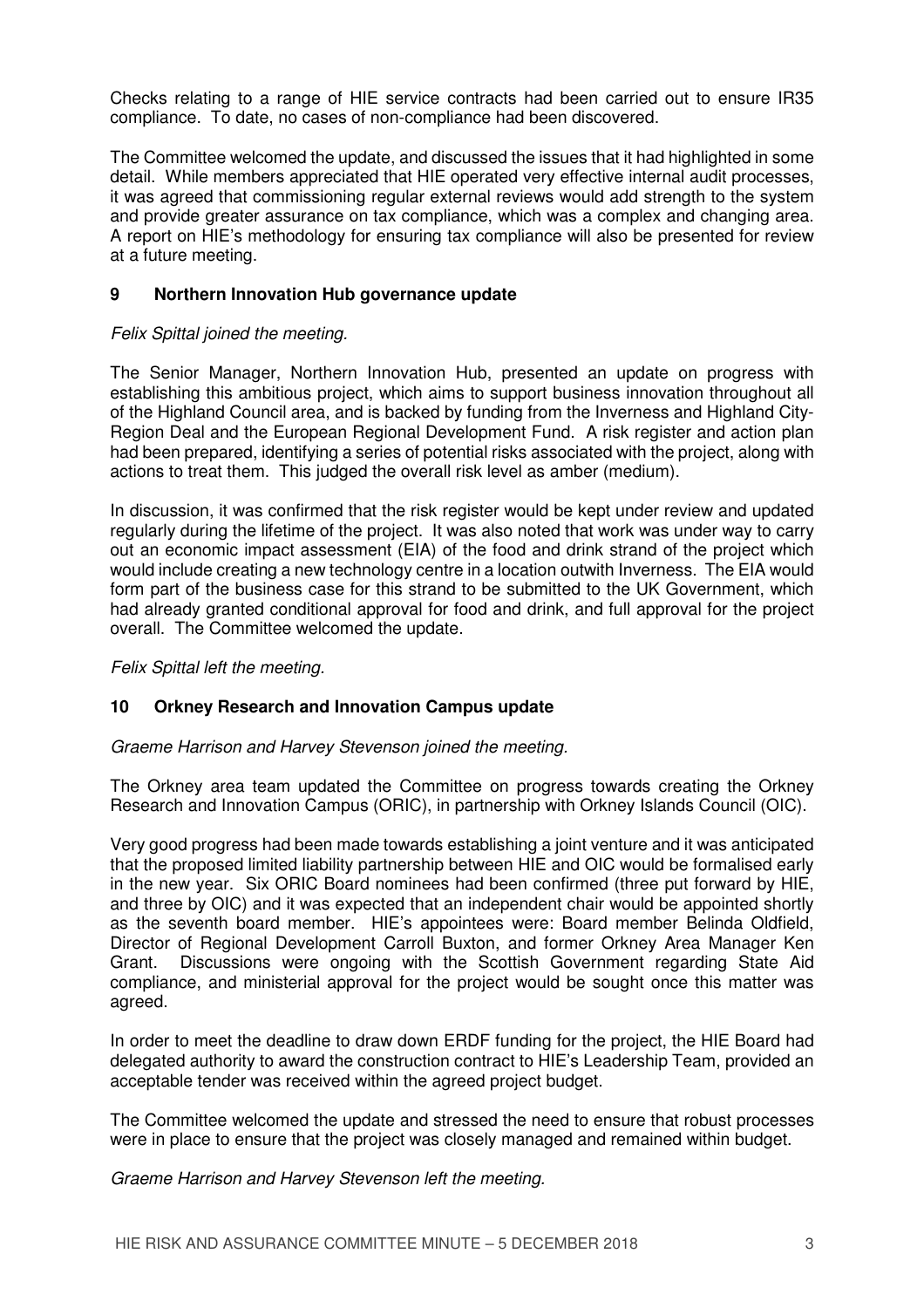# **11 Cairngorm Mountain update**

### David Oxley joined the meeting

The Director of Business and Sector Development updated the Committee on the range of current HIE activities concerning Cairngorm Mountain. These included the agency's contract with visitor centre operator Cairngorm Mountain Ltd (CML), HIE's plans to enhance stakeholder engagement, and the potential for a community asset transfer request to be submitted by Aviemore and Glenmore Community Trust.

It was noted that ownership of management company Natural Retreats UK Ltd had changed in November 2017, and that the business had been renamed as the UK Great Travel Company Ltd. This new entity was UK-based and wholly owned by the former Natural Retreats UK Ltd management team. HIE was carrying out due diligence on this and had seeking assurance that existing company and personal guarantees relating to CML operations at Cairngorm remained in place. CML itself was achieving financial targets and meeting key performance indicators agreed with HIE.

A trial of snow making equipment on the mountain was under way, supported by HIE funding, and the agency had begun procurement to appoint an experienced contractor to conduct a comprehensive review of ski uplift infrastructure. HIE was also working with the Highland Council to secure snow clearing machinery that would be used to open the ski road more quickly and keep it clear in winter.

Following the HIE Board's decision in April 2017 to approve changes to the purpose of a previously agreed £4m loan, CML was preparing a planning application to introduce artificial ski slopes at the resort. A further application, for an extension to the Ptarmigan top station, was expected to follow later in the year.

The Committee welcomed the report and encouraged HIE staff to remain focused on working with CML to achieve a sustainable business model. It was important to work pro-actively towards effective stakeholder engagement, including building constructive relationships with local people and organisations, and the wider snowsports community. The Chief Executive highlighted the care that HIE was taking to ensure that the separate elements of its dual role, as landowner, and as asset transfer adviser to the community group, remained distinct and did not present a conflict. This aspect in particular would be kept under review, and it was agreed that an update would be provided to the Cabinet Secretary for the Rural Economy and Connectivity at his next meeting with HIE.

### David Oxley left the meeting

# **12 Digital HIE update**

### Janie Sheridan and Keiron Scott joined the meeting

The Head of BIIA presented an update on progress with HIE's business transformation programme, known as *Digital HIE*, which aims to put customers at the heart of business operations and delivery mechanisms, both now and in future. In particular, the programme recognises the importance of meeting changing customer needs through implementing significant changes to: HIE's structure and culture; staff skills and capabilities; business processes and service design, and supporting technologies.

The Committee endorsed the approach being taken, underlining the importance of viewing the programme as business transformation supported by digital technology, along with other innovations to adapt and streamline customer interactions with HIE. Parallels were drawn between this internal programme, and HIE's externally-focused digital engagement work, and members welcomed HIE's move to improve customer service through digital and other means.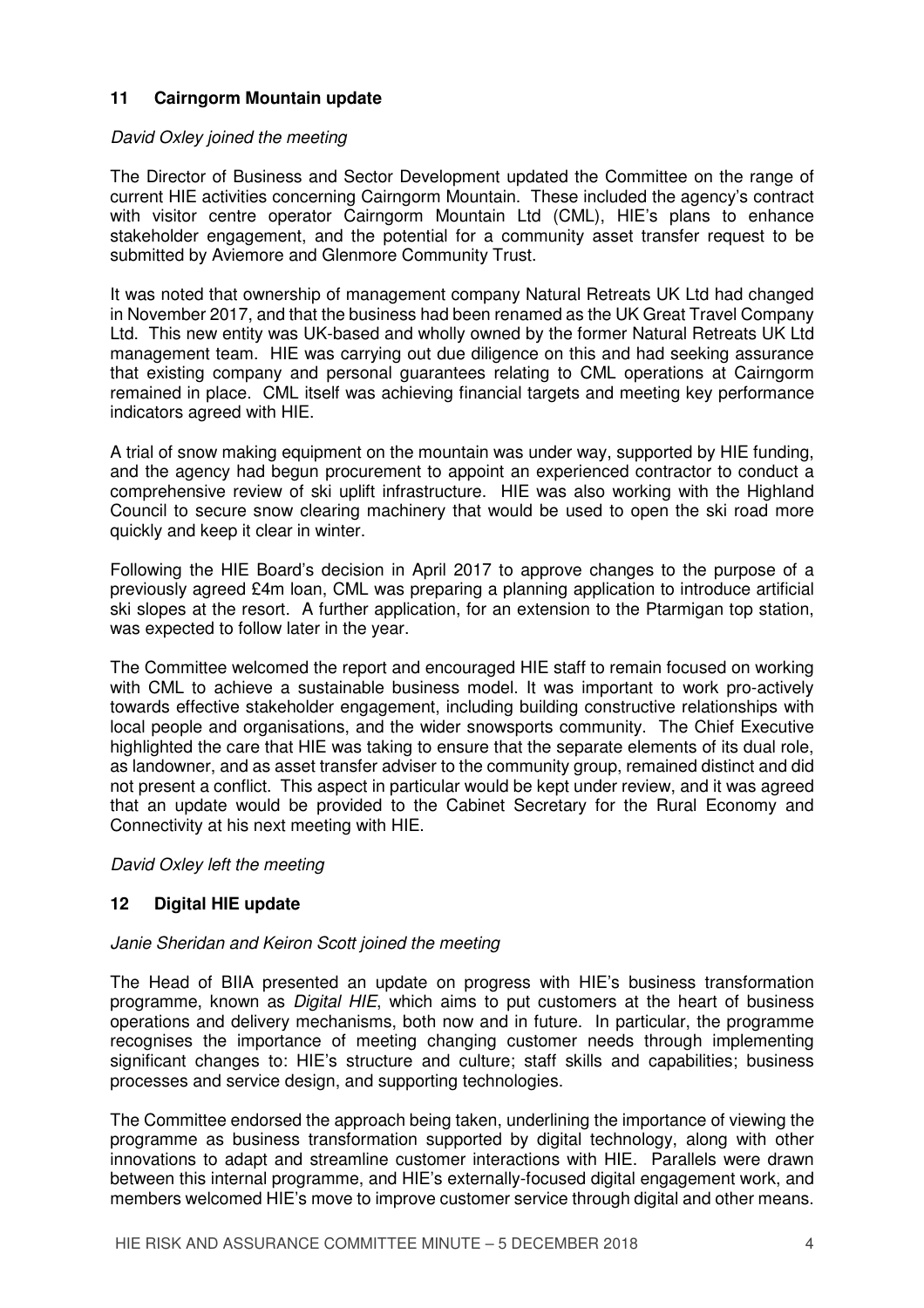It was noted that the risk level of several workstrands was amber (medium risk), and that this was to be expected at the present stage of a multi-faceted initiative where successful delivery depends on many different factors, both internal and external. HIE's key role in collaborating with other agencies towards establishing a single customer sign in ID was acknowledged, noting that this work is being carefully aligned with GDPR understanding and implementation (item 7).

# **13 Enterprise Information Systems update including cyber security**

# Paul Clark joined the meeting.

The Chief Information Officer, Enterprise Information Systems (EIS), which provides ICT services to HIE, Scottish Enterprise and Skills Development Scotland, presented a report on security planning.

EIS has a Risk and Information team with a remit covering information security, assurance, and risk management. The report detailed trends in cyber security, including malware, spam, phishing and mobile and social media, and described the approach taken by EIS and its partners, including HIE, to design and implement effective security arrangements. The first meeting of a new EIS Security Council had been held on 14 November 2017, with representation from HIE. It was also noted that EIS was confident of attaining ISO 27001, providing certified assurance of the quality of its information security management.

The Committee thanked EIS for the update, and welcomed HIE's participation, along with the other EIS partners, in the Scottish Government's cyber catalyst scheme, part of the national cyber resilience strategy. Members also recommended that EIS investigate best practice in the international insurance broker community, which is at the forefront of cyber security.

It was agreed that the Committee would receive regular updates on this important issue, including details of EIS's internal ISO assessment, and the external evaluation once this had been delivered.

### **PLANNED ACTIVITY GNÌOMHAN PLANAICHTE**

# **14 Business Improvement and Internal Audit activity to 31 October 2017**

The latest Business Improvement and Internal Audit report, summarising activity over the seven months from 1 April to 31 October 2017 was noted for information.

### **15 Business Improvement and assurance – approach and strategy**

The Head of Business Improvement and Internal Audit presented a report describing the purpose and activities of the BIIA team and highlighting its refreshed strategy for business improvement and integrated assurance approach. The Committee welcomed the report, noting the breadth and depth of activity undertaken, and commending HIE's willingness to bring in skills and expertise from external providers and other organisations, including Audit Scotland.

### **16 Audit Scotland ICT review**

Note: This item was taken out of sequence at the meeting, immediately after item 11, so that Paul Clark, Keiron Scott and Janie Sheridan could be present.

The Associate Director, Audit Scotland, presented the findings of a high level review of information communications technology (ICT) arrangements delivered by Enterprise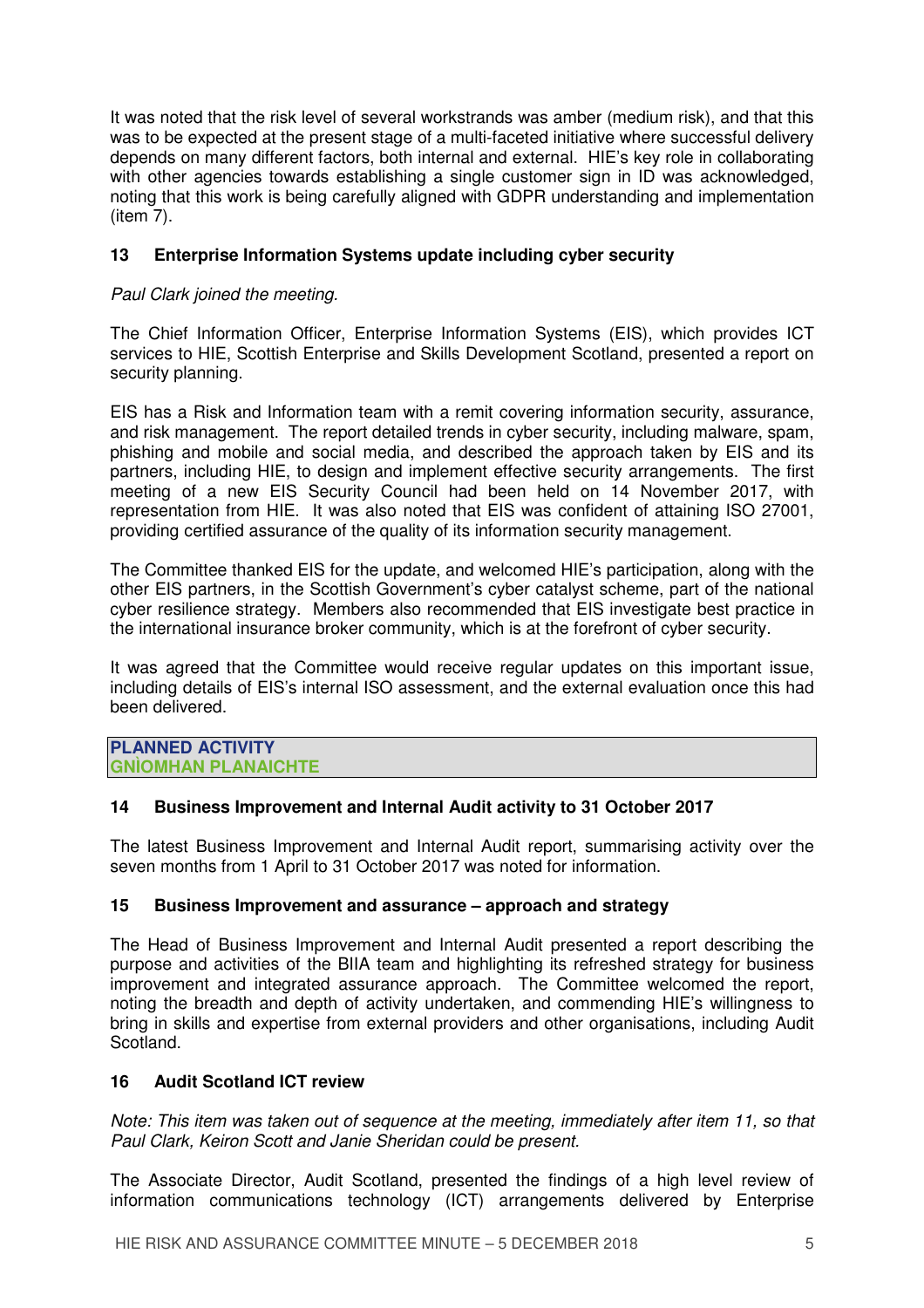Information Systems (EIS) for a partnership comprising HIE, Scottish Enterprise and Skills Development Scotland.

The review had examined five specific themes in detail: strategic direction, organisation structure, asset protection, service delivery, and business continuity. It had concluded that EIS was operating effectively, with good governance arrangements in place. As a partnership, EIS faced numerous challenges that were being addressed through work plans and projects. Audit Scotland had identified a small number of matters to be addressed by management, and the Chief Information Officer of EIS confirmed that the review had provided a very useful health check for the organisation.

The Committee welcomed the findings of the review, noting that HIE staff had also confirmed that the agency enjoyed a positive working relationship with EIS.

Paul Clark, Keiron Scott, Janie Sheridan left the meeting

# **17 Board Standing Orders review**

The Head of BIIA presented a refreshed draft of the HIE Board Standing Orders, which had been reviewed following a recommendation from Audit Scotland. A small number of points for further clarification were noted and a revised draft will be examined by the HIE Board in February 2018.

Due to another commitment, Donald MacRae tendered his apologies and left at this point.

# **18 Customer feedback report to 30 September 2017**

The Committee welcomed the latest customer feedback report, collating compliments, complaints and Freedom of Information (FOI) and Environmental Information requests received by HIE and its subsidiary Wave Energy Scotland in the six months from 1 April to 30 September 2017.

The challenging nature of some current FOI requests was noted and it was recommended that the resource required to handle the increasing complexity and volume of enquires should be reviewed. The Committee endorsed recommendations for next steps that were included in the report, and members expressed their appreciation of the high quality work carried out by HIE staff in processing customer feedback and information requests.

## **19 Priority Investment approach**

The Head of BIIA presented a paper describing a new approach that HIE had designed to identify, assess, manage and measure the impact of priority investments delivered by teams across the agency. The paper included a definition of the characteristics of priority investments, steps to ensure effective governance and project management, and details of reporting arrangements, including the importance of sharing knowledge that was derived from individual projects within HIE and with other organisations.

The Committee welcomed the approach, highlighting the need for HIE to continue to prioritise local projects that could achieve major impacts in remote and rural communities, as well as projects of regional significance. The Chair recommended that details of major projects in their earlier stages of development should be presented routinely to the HIE Board for information and discussion, and not only when funding decisions were required to be taken.